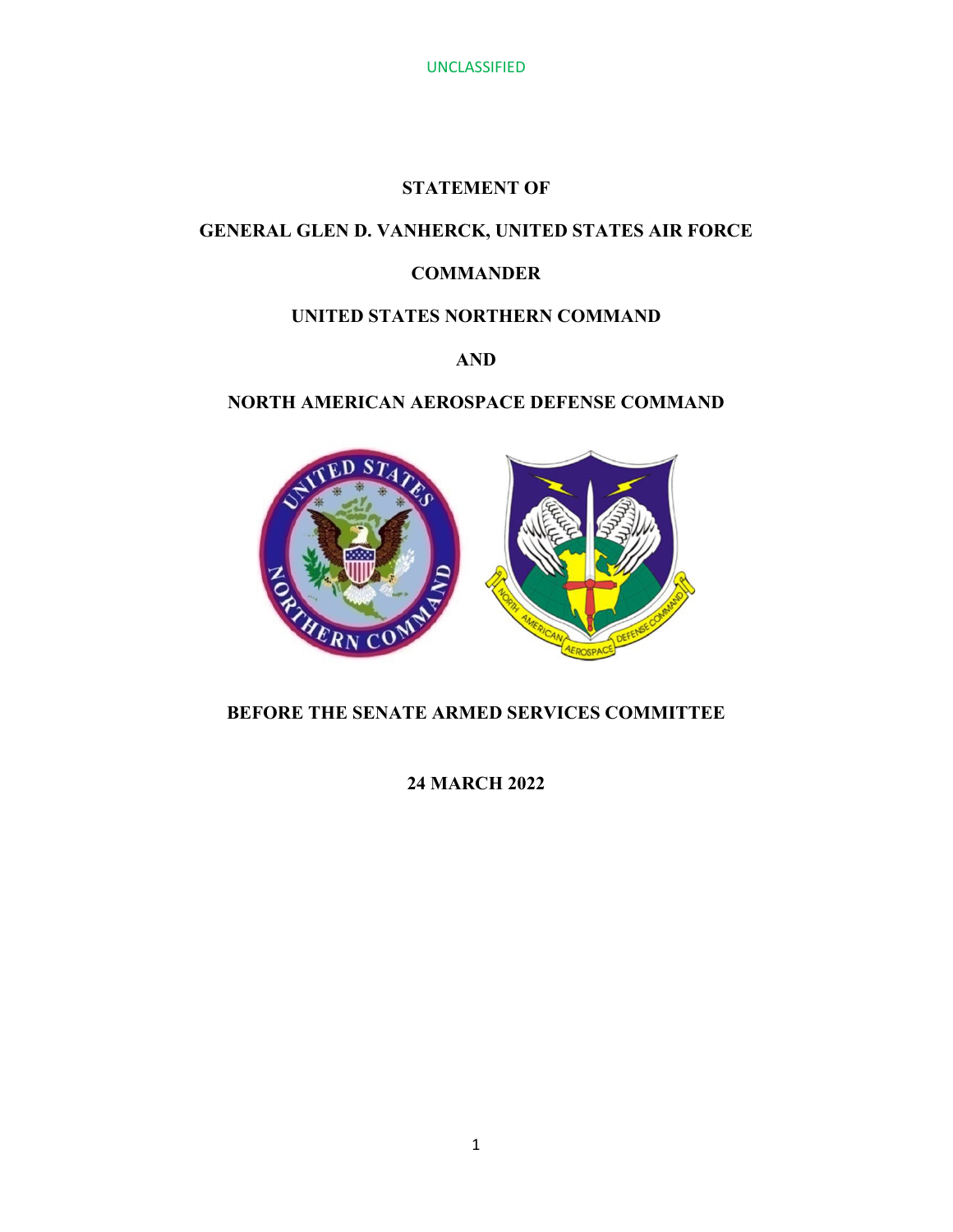Chairman Reed, Ranking Member Inhofe, and distinguished members of the Committee: thank you for the opportunity to testify today. I am proud to lead the men and women of United States Northern Command (USNORTHCOM) and North American Aerospace Defense Command (NORAD) as we defend the United States and Canada in an increasingly complicated and dynamic strategic environment. Our commands continue to face multiple simultaneous challenges from capable, highly advanced competitors who have openly declared their intent to hold our homelands at risk in an effort to advance their own strategic interests.

Today, strategic competitors, rogue nations, and non-state actors possess the capability to strike institutions and critical infrastructure in the United States and Canada. These threats, along with the realities of modern global competition, drive USNORTHCOM and NORAD to think globally and seek innovative capabilities that increase senior leader decision space and help to expand the range of available options for deterring in competition, de-escalating in crisis, and—if necessary—defeating in conflict.

As the U.S. combatant command responsible for homeland defense, for providing defense support of civil authorities, and security cooperation with allies and partners in our area of responsibility, USNORTHCOM is facing the most dynamic and strategically complex set of challenges in the history of the command. Together with NORAD, the distinct, complementary U.S.-Canada bi-national command responsible for aerospace warning, aerospace control, and maritime warning for the United States and Canada, our commands are taking decisive institutional and operational measures to defend our homelands.

## **DEFENDING THE HOMELANDS**

In my testimony before the Committee last year, I described a rapidly evolving geostrategic environment in which our competitors were continuing to take increasingly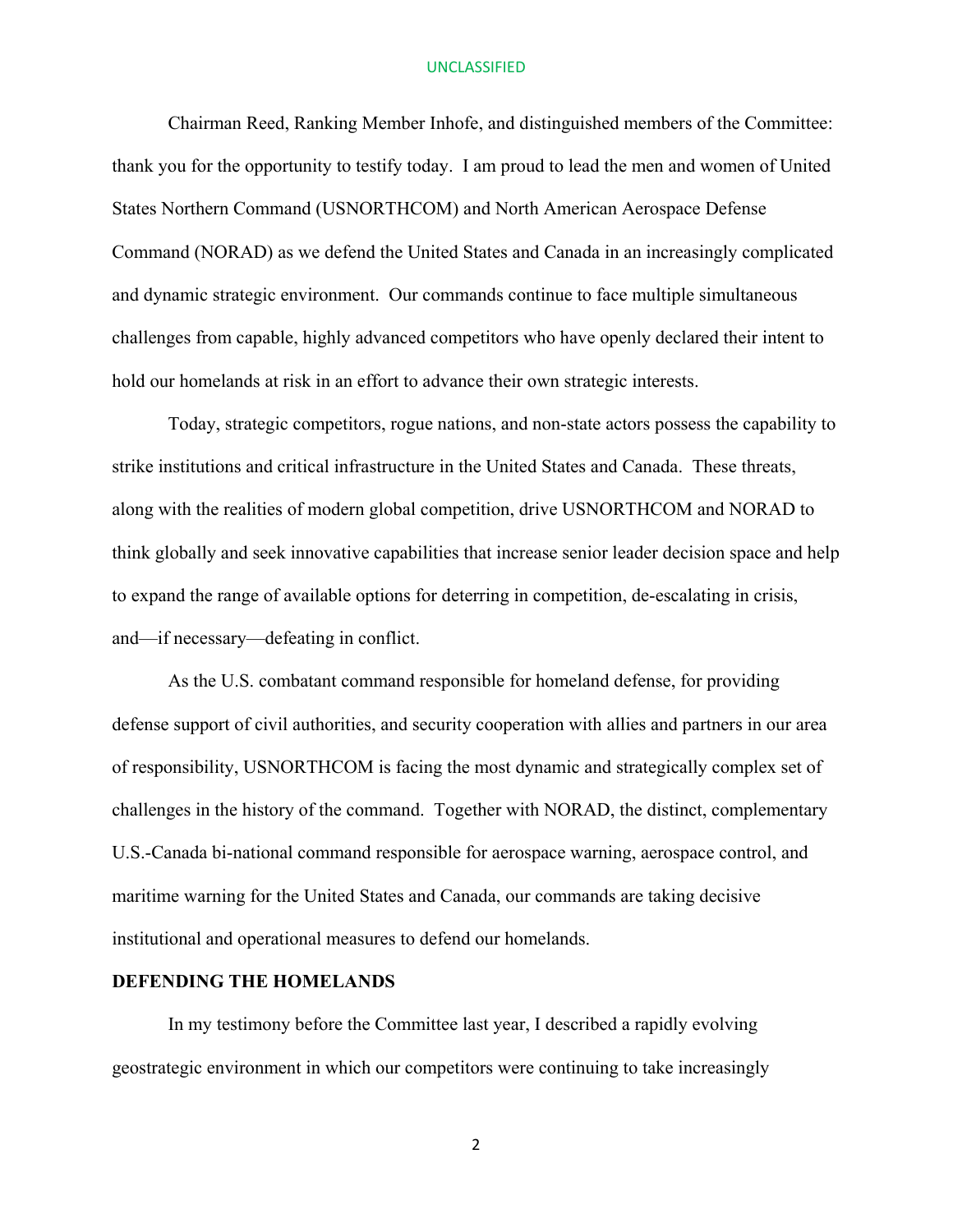aggressive steps to gain the upper hand in the military, intelligence, economic, and diplomatic arenas. For decades, the United States has been accustomed to choosing when and where the nation will employ the military lever of influence and project power around the globe from a homeland that was assumed to be secure. Our competitors have studied this operating model for the last 30 years and have developed strategies and capabilities intended to offset our military advantage and disrupt our force flows.

Quite bluntly, my ability to conduct the missions assigned to USNORTHCOM and NORAD has eroded and continues to erode. Our country is under attack every day in the information space and cyber domain. Competitors are spreading disinformation, actively sowing division and fanning the flames of internal discord with the intent to undermine the foundation of our nation, our democracy, and democracies around the world. These competitors are also constantly seeking to exploit security vulnerabilities and policy gaps, especially in the cyber domain. They are preparing for potential crisis or conflict with the intent to limit decision space for our senior leaders by holding national critical infrastructure at risk, disrupting and delaying our ability to project power from the homeland, and undermining our will to intervene in a regional crisis.

The threat to North America is complex. Over the last year, our competitors have accelerated their fielding of kinetic and non-kinetic capabilities specifically designed to threaten our homeland. Of equal or greater concern is their relentless, coordinated effort to weaken the institutions and alliances at the core of our strength and influence while expanding their own influence internationally. Today, our competitors hold our homeland at risk in multiple domains and are working constantly to exploit perceived vulnerabilities.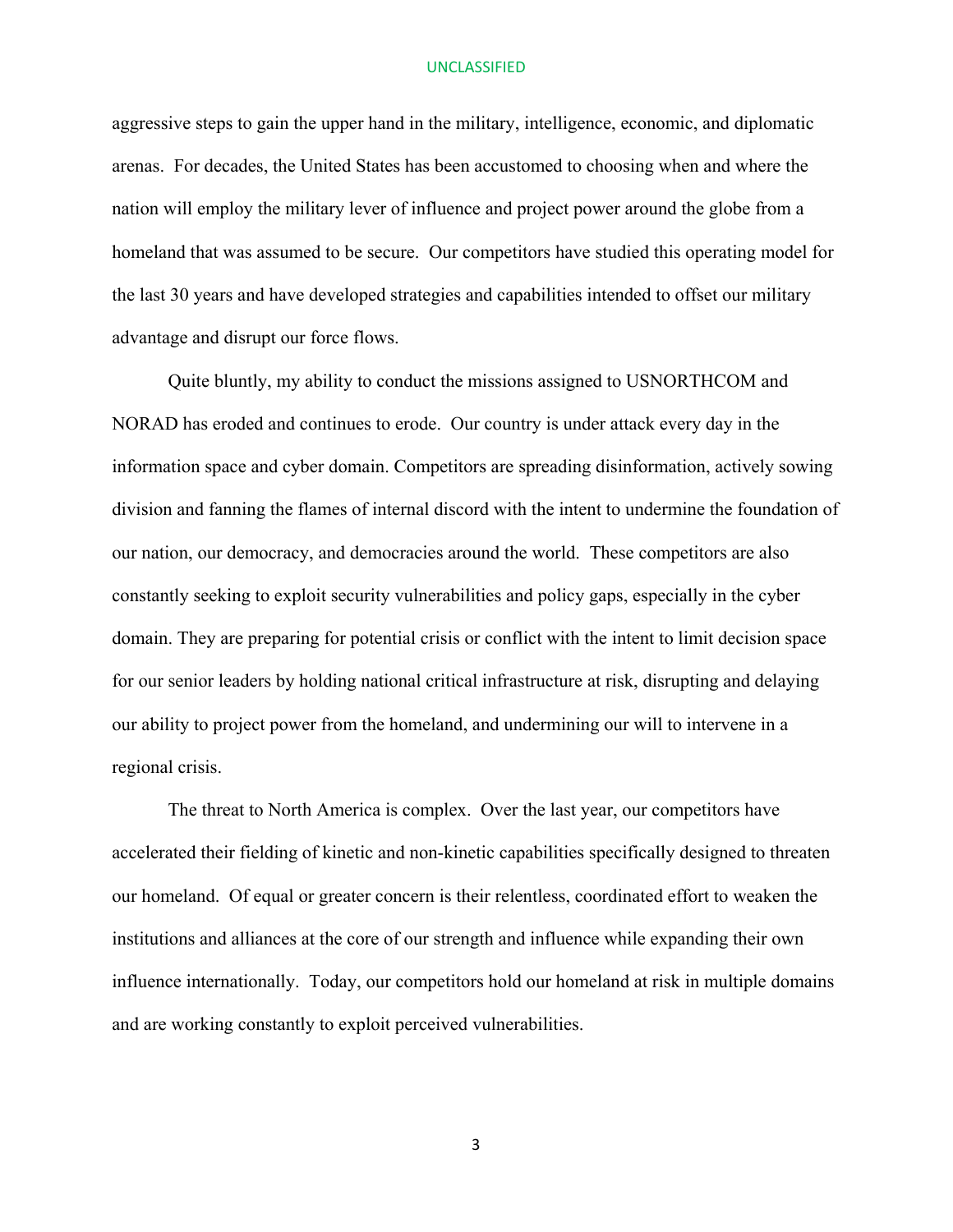Russia and China continue to aggressively pursue and field advanced offensive cyber and space capabilities, cruise missiles, hypersonic weapons, and delivery platforms designed to evade detection and strike targets in our homeland from multiple vectors of attack and in all domains. USNORTHCOM and NORAD's ability to defend against modern threats requires improved alldomain awareness, updated capabilities, and policies and strategies that reflect the current strategic environment and the advanced capabilities of our competitors. Meanwhile, I require access to ready and trained forces to operate throughout the USNORTHCOM area of responsibility, including the Arctic, to respond in crisis and quickly execute homeland defense campaign plans.

My mission to provide timely and accurate threat warning and attack assessment requires increased domain awareness and breaking down information stovepipes that restrict the flow of needed information to decision makers in the United States and Canada. The ability to detect a threat, whether from a cyber-actor or a cruise missile, is a prerequisite to defeating the threat. Timely and accurate detection, tracking, and assessment of potential threats provides critical decision space and time to national leaders, while an inability to do so limits available response options.

Lack of domain awareness contributes to increased risk of miscalculation, unnecessary escalation, and potential for strategic deterrence failure. Maintaining our strategic advantage begins with improving domain awareness globally, including in the approaches to North America. Incorporating artificial intelligence and machine learning into existing capabilities will allow users to pull needed information from existing data sets and share that data with leaders at all levels to expand their decision space and options necessary to achieve desirable outcomes.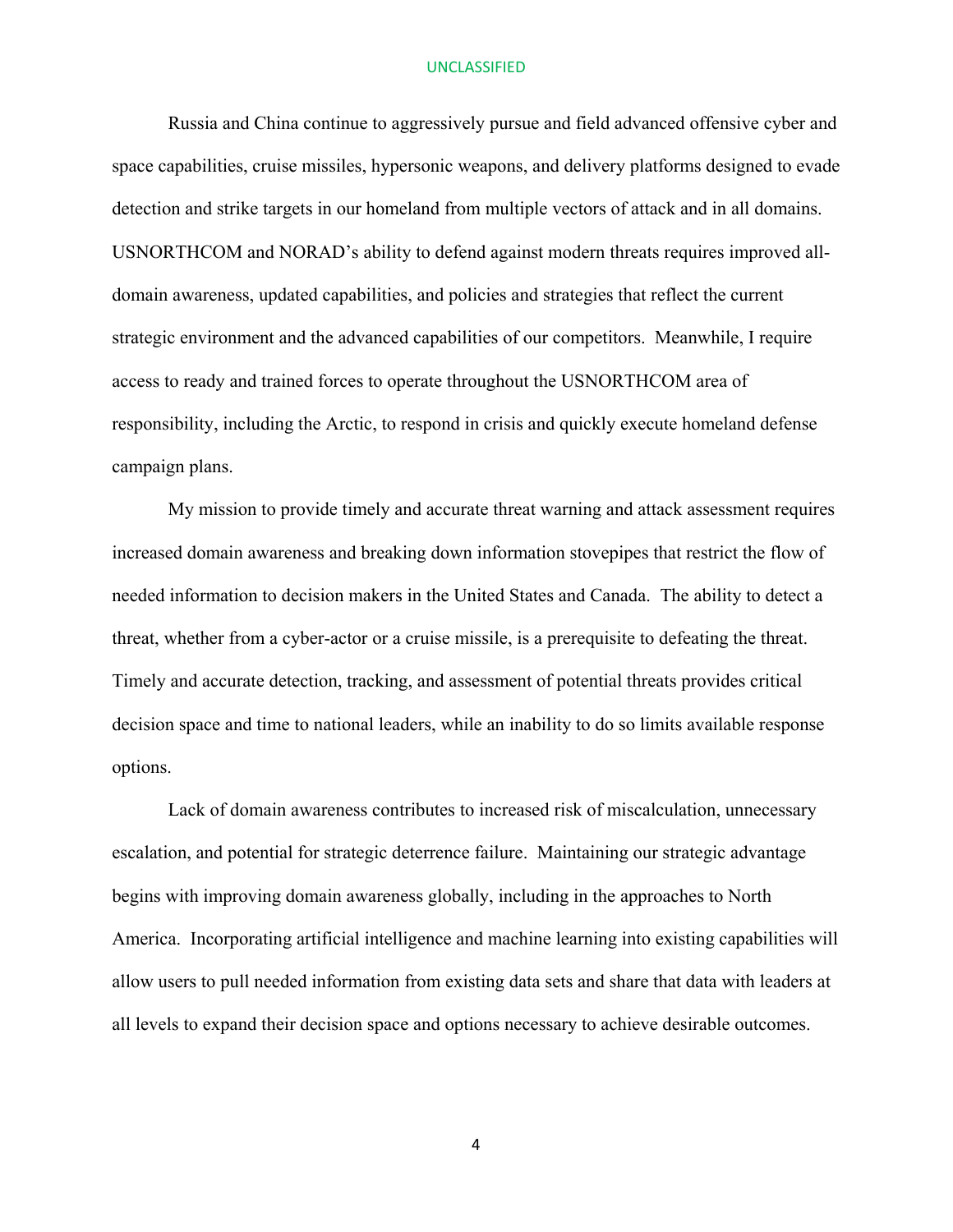To ensure our ability to compete in the current strategic environment, DoD plans, force structure, and logistics must evolve beyond 9/11-era threats and outdated assumptions regarding competitor capabilities, strategies, and ambitions. In order to deter modern competitors, we must make clear that we have the capability to fight in and from the homeland. Further, policy determinations are needed regarding what key infrastructure is to be defended, and from what threats, in order to develop realistic assessments and plans for the defense of critical infrastructure that fully account for advancing competitor capabilities and strategies.

In order to defend the homeland in this complex strategic environment, USNORTHCOM and NORAD have shifted our efforts to left-of-conflict strategies, emphasizing integrated deterrence in competition, and dramatically improving our ability to provide leaders with needed decision space on a day-to-day basis. To be successful in competition, DoD must develop and implement globally integrated plans, strategies, operations, and exercises that incorporate all levers of influence, to include the essential contributions of our international allies and partners.

## **COMPETITORS AND THREATS**

## **Russia**

Russia is the primary military threat to the homeland, and their focus on targeting the homeland has provided the model other competitors are beginning to follow. First, Russia has invested significant resources to modernize all three legs of its nuclear triad in an effort to ensure its ability to deliver unacceptable damage on our homeland during a conflict. In December 2019, Russia fielded the world's first intercontinental ballistic missiles (ICBMs) equipped with a hypersonic glide vehicle (HGV) payload. These weapons are designed to glide at extremely high speeds and maneuver at low altitudes in order to complicate our ability to detect and track. In the next few years, Russia seeks to field a new heavy-lift ICBM that President Putin claims will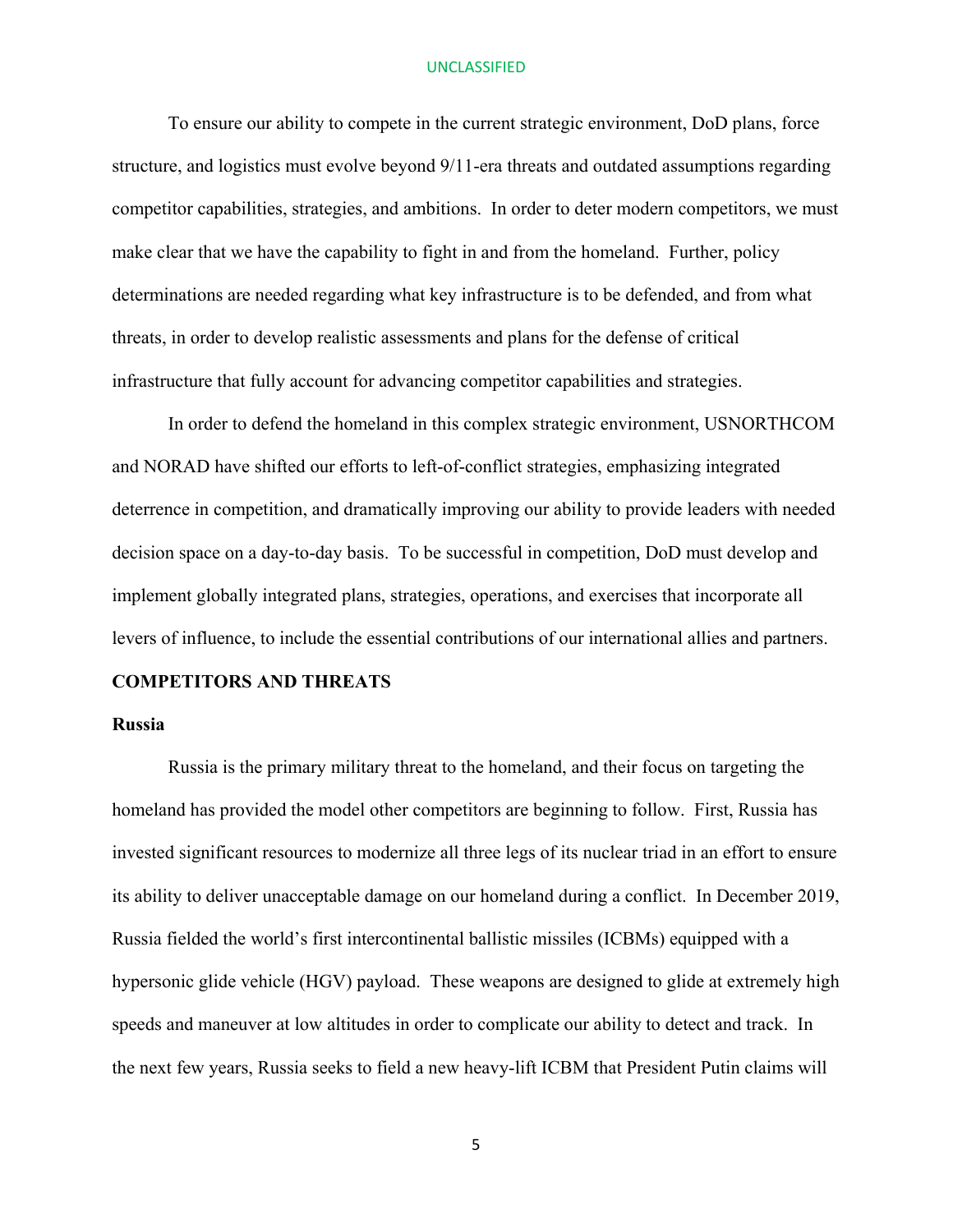be able to deliver nuclear warheads to North America from both northern and southern trajectories. Weapons such as these are designed to circumvent the ground-based radars utilized by USNORTHCOM and NORAD to detect and characterize an inbound threat, and challenge my ability to provide threat warning and attack assessment. The impact is the loss of critical decision space for national-level decision makers regarding continuity of government and the preservation of retaliatory capabilities, resulting in an increase in the potential for strategic deterrence failure.

Over the last 15 years, Russia has also executed a systematic program to develop offensive capabilities below the nuclear threshold that Russian leaders believe will constrain U.S. options in an escalating crisis. Their capabilities include very capable cyber capabilities like those demonstrated by Russia-based actors during last year's ransomware attack on the Colonial Pipeline. Russia has also invested in counter-space capabilities like the direct-ascent antisatellite weapon that Russia recklessly tested in November 2021.

To augment these non-lethal capabilities, Russia has fielded a new family of advanced air-, sea-, and ground-based cruise missiles to threaten critical civilian and military infrastructure. The AS-23a air-launched cruise missile, for instance, features an extended range that enables Russian bombers flying well outside NORAD radar coverage—and in some cases from inside Russian airspace—to threaten targets throughout North America. This capability challenges my ability to detect an attack and mount an effective defense. In the maritime domain, Russia has fielded the first two of their nine planned Severodvinsk-class guided missile submarines, which are designed to deploy undetected within cruise missile range of our coastlines to threaten critical infrastructure during an escalating crisis. This challenge will be compounded in the next few years as the Russian Navy adds the Tsirkon hypersonic cruise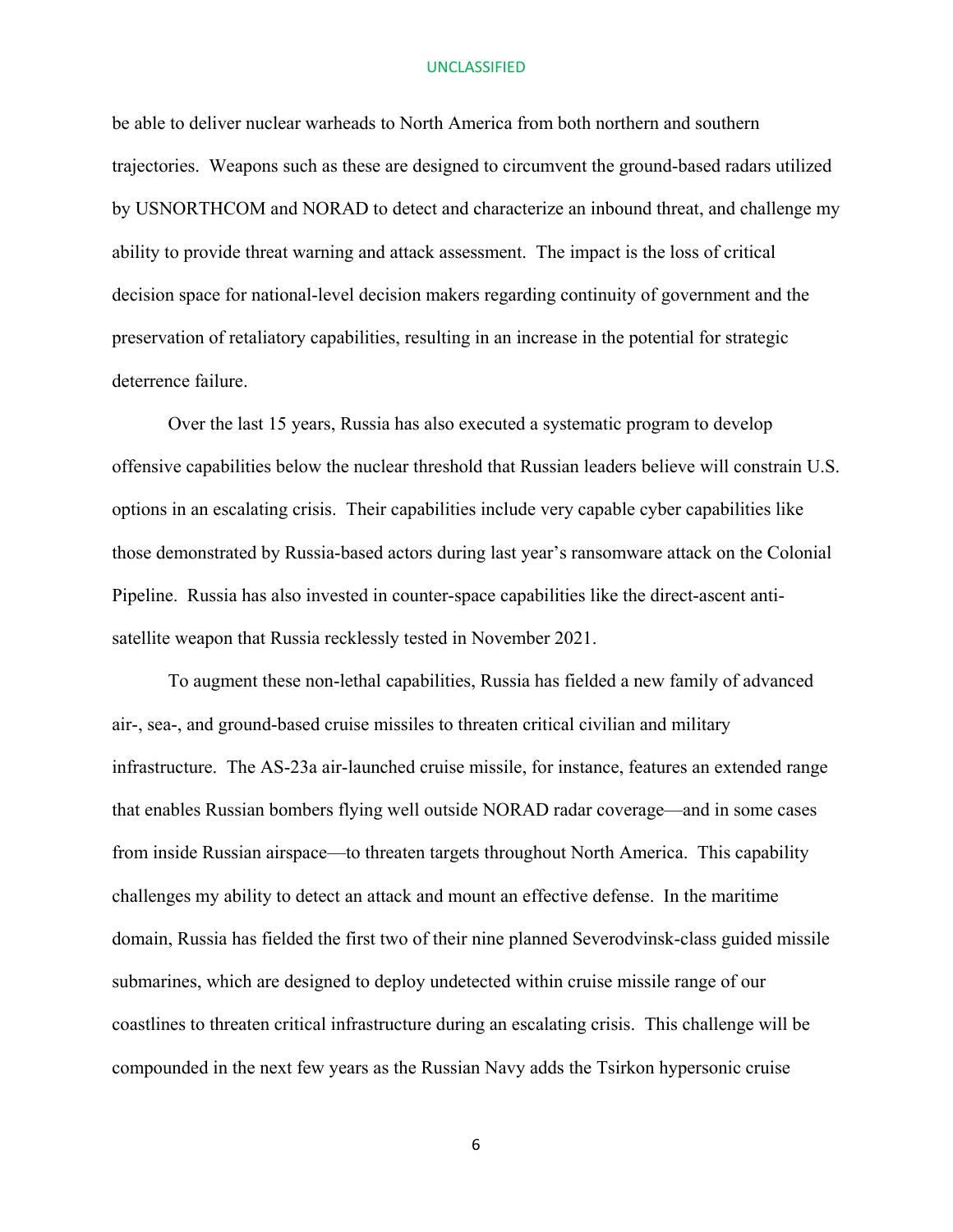missile to the Severodvinsk's arsenal. All of the Russian cruise missile capabilities present a significant domain awareness challenge. Additionally, these advanced cruise missiles and their supporting platforms will limit national leadership decision space and my ability to provide threat warning and attack assessment, which directly influences my ability to support continuity of government operations and provide support to USSTRATCOM missions. Again, the potential consequence is an increased risk of strategic deterrence failure.

## **China**

China is our pacing threat and a long-term geostrategic challenge. China is increasingly exerting its economic and military clout around the globe as its leaders pursue a national goal of supplanting the rules-based international order with an approach that is more aligned with China's national interests. Like Russia, China has begun to develop new capabilities to hold our homeland at risk in multiple domains in an attempt to complicate our decision making and to disrupt, delay, and degrade force flow in crisis and destroy our will in conflict.

China has maintained the ability to strike our homeland with strategic nuclear weapons since the early 1980s, but today its nuclear capabilities are growing rapidly in quantity and sophistication. China's Fractional Orbital Bombardment System test in July 2021 delivered a hypersonic glide vehicle (HGV) and demonstrated the weapon's ability to survive reentry and perform high-speed and maneuvering glide after orbiting around the globe—a feat Russia never attempted before fielding their own HGV-equipped ICBMs two years ago. When fielded, China's ICBM-class HGV will be able to evade current ground and space-based early warning capabilities due to its low-altitude approach and ability to maneuver midcourse, which compounds the detection and warning challenges I already face from Russia's Avangard HGV and advanced cruise missiles.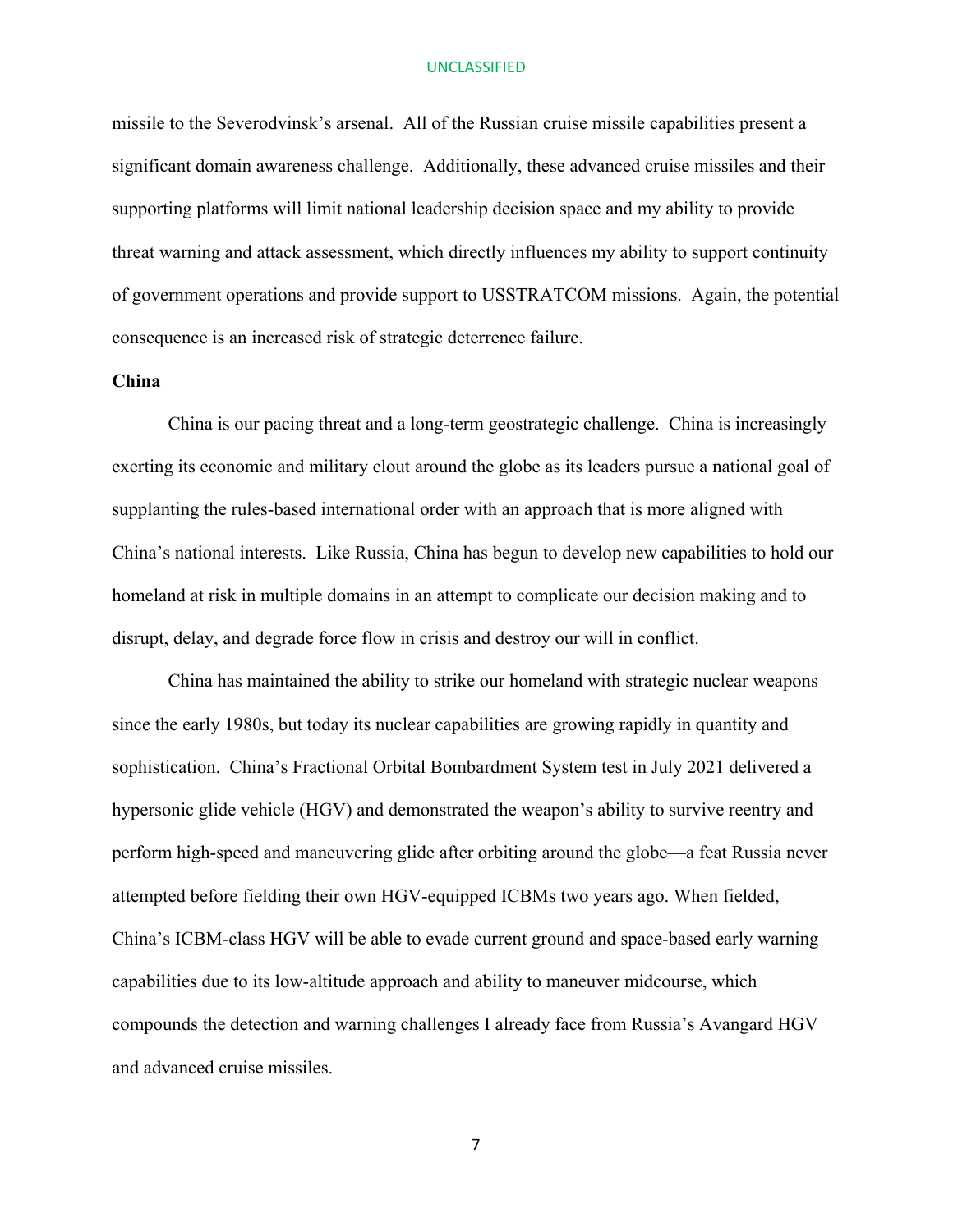In the coming years China will augment its homeland-threatening cyber capabilities with a growing long-range conventional strike capability of its own. In October 2019, China unveiled its first bomber capable of air-to-air refueling, the H-6N, which will be able to threaten targets in Alaska with air-launched ballistic or cruise missiles. Later this decade, China seeks to field its Type 095 guided missile submarine, which will feature improved quieting technologies and a probable land-attack cruise missile capability. While China's intent for employing its long-range conventional strike capabilities is not fully known, these weapons will offer Beijing the option of deploying strike platforms within range of our critical infrastructure during a conflict, adding a new layer of complication to our leaders' crisis decision-making.

## **North Korea and Iran**

 North Korea's successful flight testing of an ICBM capable of reaching the continental United States and detonation of a thermonuclear weapon underscores its leaders' determination to develop capabilities to threaten our homeland and constrain our options in crisis and conflict. In October 2020, North Korea unveiled a new ICBM that is probably even more capable than the weapons it last tested in 2017. Moreover, North Korea's launch last October of a submarinebased ballistic missile suggests Kim Jong Un may soon resume flight testing his most capable weapon systems, including a new ICBM design.

Iran maintains asymmetric capabilities to threaten our homeland in the cyber domain. In 2022, Iranian officials have threatened to carry out terror operations inside the United States and elsewhere around the world, in addition to its persistent support of threats by terrorist organizations like Lebanese Hezbollah. While Iran has announced a self-imposed range limit of 2,000 kilometers on its fielded ballistic missile force, its persistent advancement of ballistic missile technologies probably could increase its missile range outside of the region.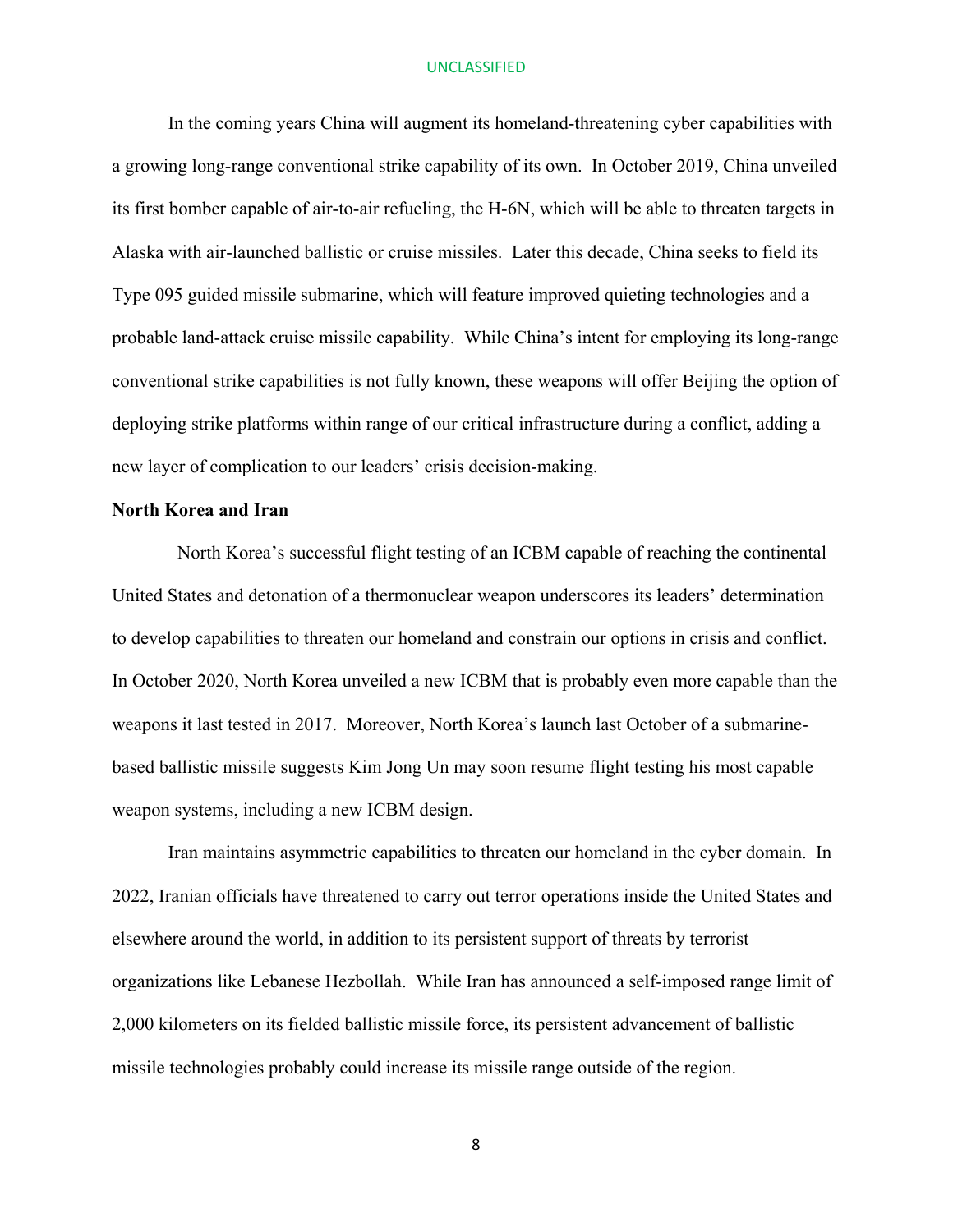## **Violent Extremist Organizations**

While the strategic capabilities of our peer competitors are the most pressing concern for USNORTHCOM and NORAD, violent extremist organizations such as ISIS and al-Qa'ida remain committed to attacking the United States and our allies. The Taliban's takeover in Afghanistan will likely provide new opportunities for groups like al-Qa'ida to plot against the West, while homegrown violent extremists (HVEs) challenge our law enforcement partners by using simple attack methods that continue to present the most likely international terrorist threat to the homeland. Violent extremist groups continue to hone their tactics in response to a shifting operational environment and have maintained their focus on attacking civil aviation and U.S. military personnel and installations.

## **Transnational Criminal Organizations**

Transnational Criminal Organizations (TCOs) continue to inflict enormous damage and create instability through corruption, violence, and illicit trafficking. International criminal syndicates have flooded the United States with illegal drugs that contributed to the deaths of over 100,000 U.S. citizens in the 12-month period from April 2020 to April 2021, while harming people and weakening institutions throughout the Western Hemisphere. As TCOs battle over territory and brazenly undermine the rule of law, they create obvious opportunities for exploitation by strategic competitors seeking to broaden their global coercive strategies and increase influence and presence in the Western Hemisphere.

Mitigating the harm done by TCOs is a national security imperative for the United States and our international partners that requires an overarching whole-of-government policy and plan for interagency action that takes into consideration the vast resources and widespread influence wielded by the TCOs and their international criminal confederates. USNORTHCOM's ability to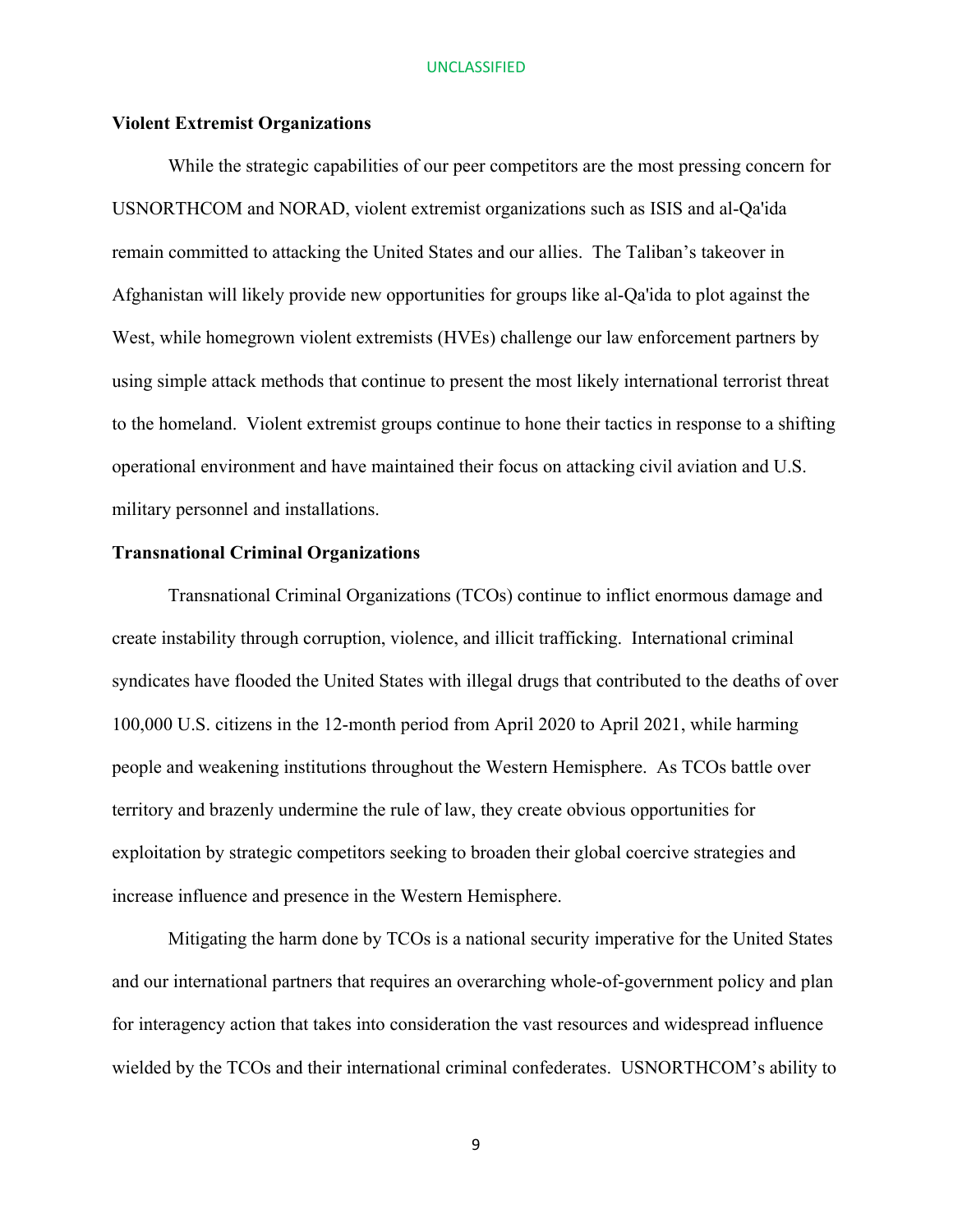counter malign influence in our region is complicated by the destabilizing influence of TCOs in our area of responsibility, and national policy and DoD planning must take that reality into account.

## **INTEGRATED DETERRENCE**

Strategic deterrence remains the foundation of homeland defense, and I believe it is absolutely necessary to maintain a reliable and effective nuclear triad. However, reliance on deterrence by cost imposition is currently over-weighted and significantly increases the risk of miscalculation by limiting our national leaders' options following an attack. Given our competitors' advanced conventional capabilities, it is vitally important to move toward a model of integrated deterrence that employs all elements of national influence, leverages alliances and partnerships, and provides leaders with a wide range of timely deterrence options.

Integrated deterrence fuses traditional deterrence by cost imposition—in which an adversary is deterred by fear of costs that outweigh the benefit of an attack—with deterrence by denial, which causes a potential adversary to doubt the likelihood of a successful attack. Imposing costs on an aggressor that outweigh the potential benefits of an attack, demonstrating resiliency, and displaying a range of kinetic and non-kinetic response capabilities are all elements of deterrence by denial. This approach dramatically expands the military, diplomatic, and economic options available to national leaders in competition, crisis, and conflict and helps to avoid miscalculation and unnecessary escalation.

Integrated deterrence also involves competing in the information space under a strategic framework, while working with allies and partners to counter competitors' malign influence in the USNORTHCOM area of responsibility and beyond. Building the capacity to compete in the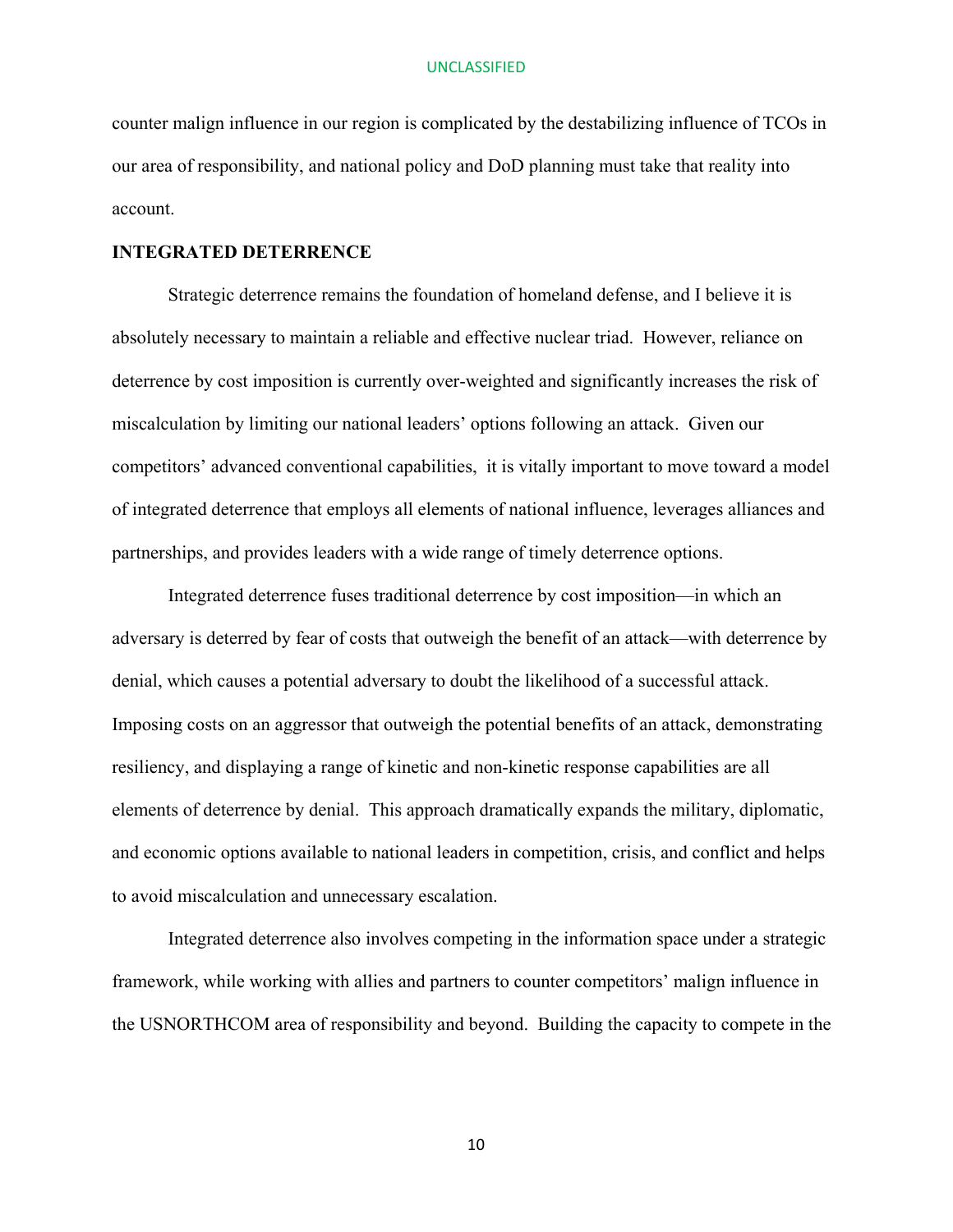information environment reduces the risk of instability and strategic miscalculation that can stem from disinformation and other influence operations.

Demonstrations of resiliency, hardening, and the ability to recover from damage to communities and infrastructure also generate a deterrent effect. USNORTHCOM's defense support of civil authorities (DSCA) mission in the aftermath of wildfires, hurricanes, floods, and other contingencies in communities across the United States routinely showcases the ability of USNORTHCOM and the interagency community to respond quickly and effectively to natural and manmade disasters.

USNORTHCOM's track record of supporting coordinated responses and rapid recovery is the direct result of ongoing interagency planning, coordination, and exercises that ensures our readiness to support our partners at a moment's notice. To be clear, DSCA is a homeland defense mission, and USNORTHCOM's visible support to civil authorities remains a critical focus for the command, especially as environmental change contributes to more frequent and intense fires and damaging storms.

Finally, we must continue to foster the partnerships and alliances that provide the United States and our international partners with what is perhaps our most distinct asymmetric advantage. NORAD is an obvious example of the enormous benefit to shared security and regional stability generated by international cooperation. In addition, it must be noted that our relationships with NATO, the FIVE EYES community, and our regional defense and security cooperation partners in Canada, Mexico, and The Bahamas have a profound deterrent effect for the common benefit of all. USNORTHCOM and NORAD continue to foster these valuable alliances and partnerships.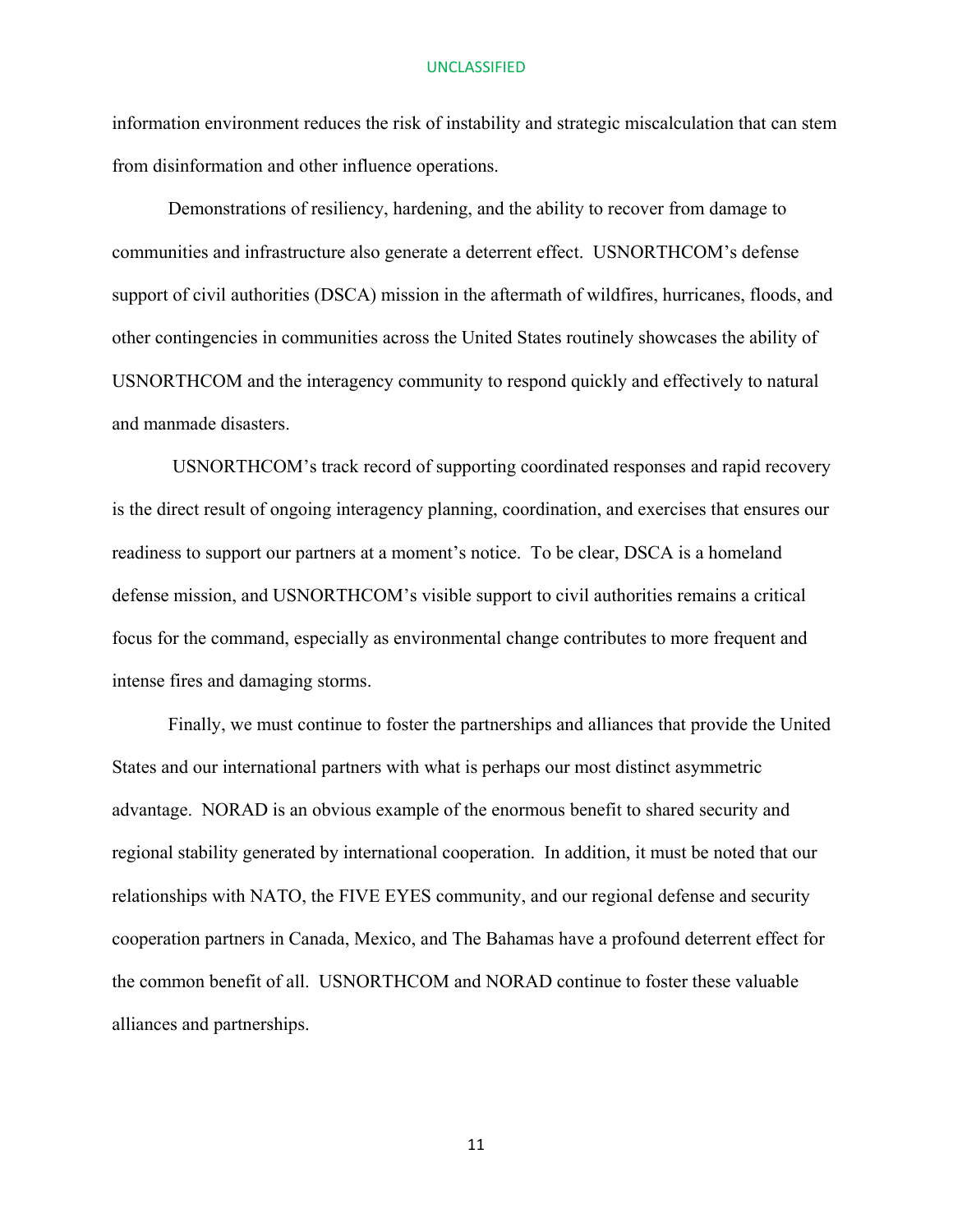## **HOMELAND DEFENSE DESIGN**

Homeland defense starts well outside the USNORTHCOM area of responsibility and necessarily involves our fellow combatant commands as well as our international allies and partners. Deterring and defending against advanced competitors that have the capability to hold the homeland at persistent risk requires an approach that emphasizes increased decision space and leverages all elements of national power over cost-prohibitive and narrowly focused kinetic defenses. DoD's ability to deter and defend against advanced global threats requires a shift from regional approaches to a global perspective that accounts for the realities of the modern strategic environment.

I believe it is necessary to accept near-term risk in order to compete against advanced, globally focused peers well into the future. Leaders must make difficult choices today in order to avoid impossible dilemmas tomorrow—to include divesting legacy systems and capabilities that consume significant personnel and fiscal resources and are of little to no use in today's strategic environment.

Therefore, a homeland defense enterprise that is capable of deterring and defeating threats is essential to a globally integrated forward fight and supporting broader national strategic objectives. The ability of the United States to deter in competition, de-escalate in crisis, and defeat in conflict is dependent on our collective ability to detect and track potential threats and friendly forces anywhere in the world, while delivering data to decision makers as rapidly as possible. This provides leaders with the time and informed options needed to achieve a favorable outcomes for the United States. That reality is the basis for the central principles of USNORTHCOM and NORAD homeland defense design: **all-domain awareness, information dominance, decision superiority, and global integration**.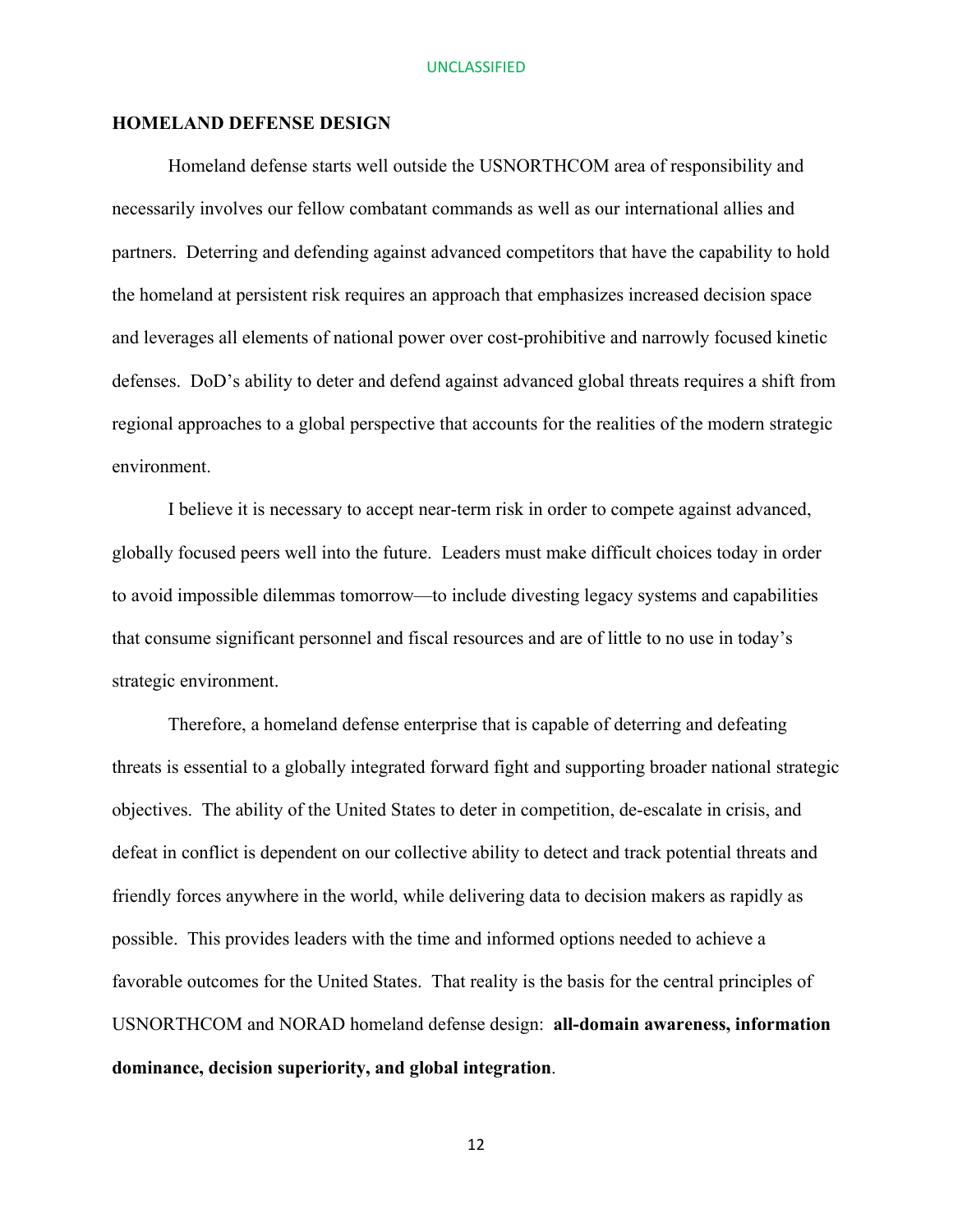**Domain Awareness** can be achieved through an integrated network of sensors from the seafloor to space, including cyberspace, in order to detect, track, and deter potential threats. I need improved domain awareness to increase warning time and provide leaders at all levels with as many options as possible to deter or defend against an attack. Global all-domain awareness will generate a significant deterrent effect by making it clear that we can see potential aggressors wherever they are, which inherently casts doubt on their ability to achieve their objectives.

I am grateful to the Committee for your support of the over-the-horizon radar (OTHR) that was included on USNORTHCOM's unfunded priority list for Fiscal Year 2022. OTHR is a proven technology that will provide persistent surveillance of the distant northern approaches to the United States and mitigate the limitations of the Cold War-era North Warning System, while contributing to broader domain awareness challenges including space domain awareness. The ability to detect air-breathing and space-borne threats in the approaches to Canada and the United States will be significantly enhanced by fielding OTHR as soon as possible. It is also vital to move quickly toward advanced space-based sensors capable of detecting hypersonic weapons, including hypersonic cruise missiles, and other advanced systems designed to evade detection. Modernizing and expanding the Integrated Undersea Surveillance System (IUSS) is equally important as Russia and China continue to field highly advanced guided missile submarines.

While some new domain awareness platforms will be required, it is possible to make exponential improvements in our nation's ability to detect and track potential threats by improving the ways data is collected, processed, and shared. As I testified last year, the technology already exists to apply artificial intelligence and machine learning to collect and rapidly distribute information gathered from sensors around the globe. Current processes rely on human analysts to comb through enormous volumes of data, and it can take days or weeks to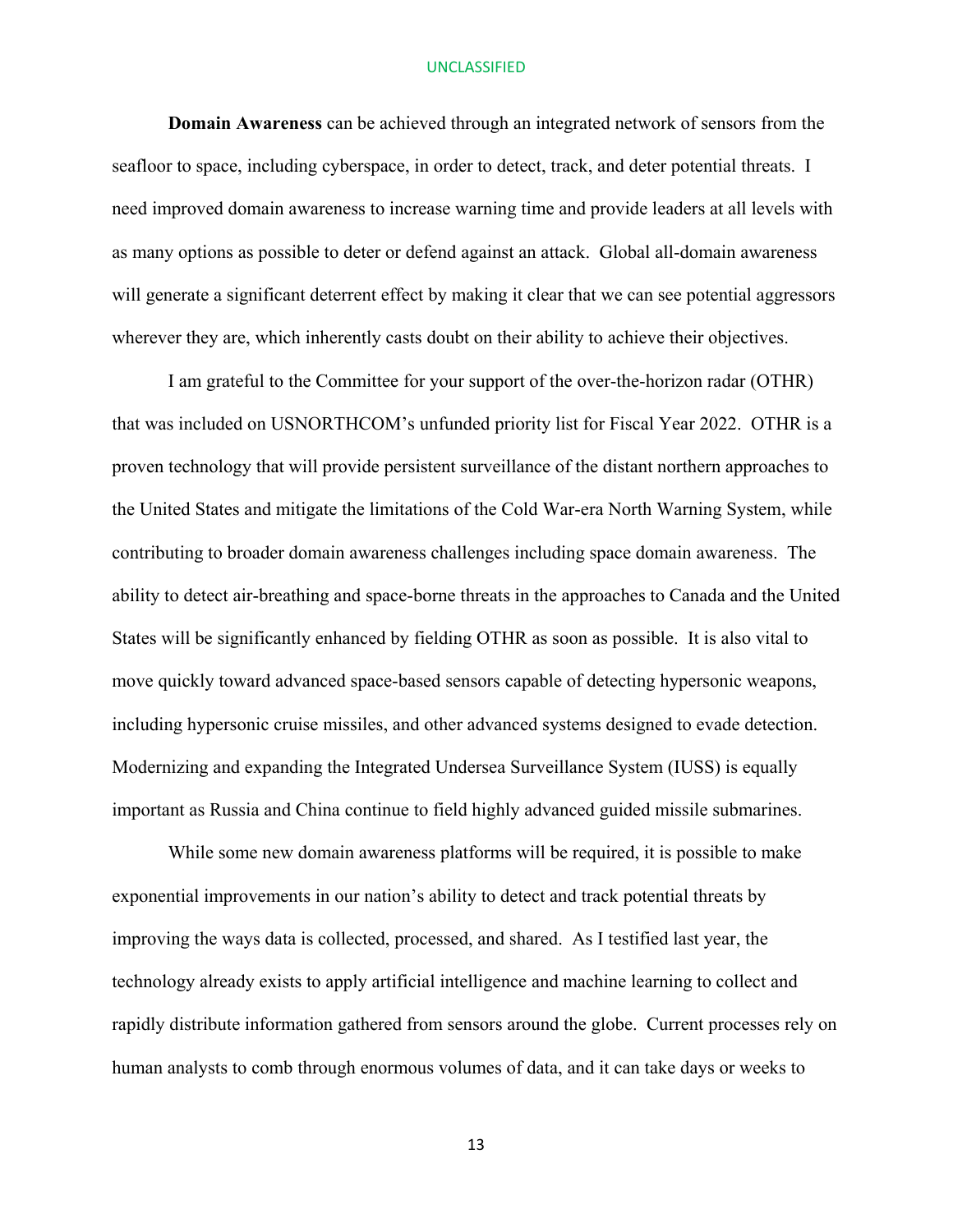process, exploit, and distribute critical information—if it is ever processed at all. We will always need expert human analysts in the loop, but I need the ability to tap into that technology to dramatically speed the delivery of information to leaders at all levels who need it.

Success in competition, crisis, and conflict depends on effectively distributing and integrating the data collected from domain awareness capabilities to establish **information dominance** over competitors and adversaries. To unlock the full value and potential of our intelligence and sensor networks, information must be integrated, appropriately classified, and rapidly shared to allow commands, agencies, allies, and partners to collaborate globally in real time and across all domains.

The potential for this capability has already been demonstrated in USNORTHCOM's Global Information Dominance Experiments (GIDE), which provided combatant commanders, intelligence and operations directors, and other participants at multiple sites with a shared, customizable, and near real-time data set. The data gathered by existing global sensors provided leaders, analysts, and operators with the information needed to make assessments and recommended courses of action that were coordinated across multiple commands in a matter of hours. Speeding the flow of information to senior civilian decision makers and commanders enabled significantly more options to achieve desired outcomes.

**Decision superiority** means increasing decision space and options to provide senior leaders. The ultimate goal of decision superiority is to provide multiple paths to avoid conflict through the application of all available elements of national power, rather than emphasizing options that are only available after a conflict has already begun. To successfully defend the homeland, we must provide leaders with pertinent information and as much time as possible to deter and de-escalate before a situation escalates out of control.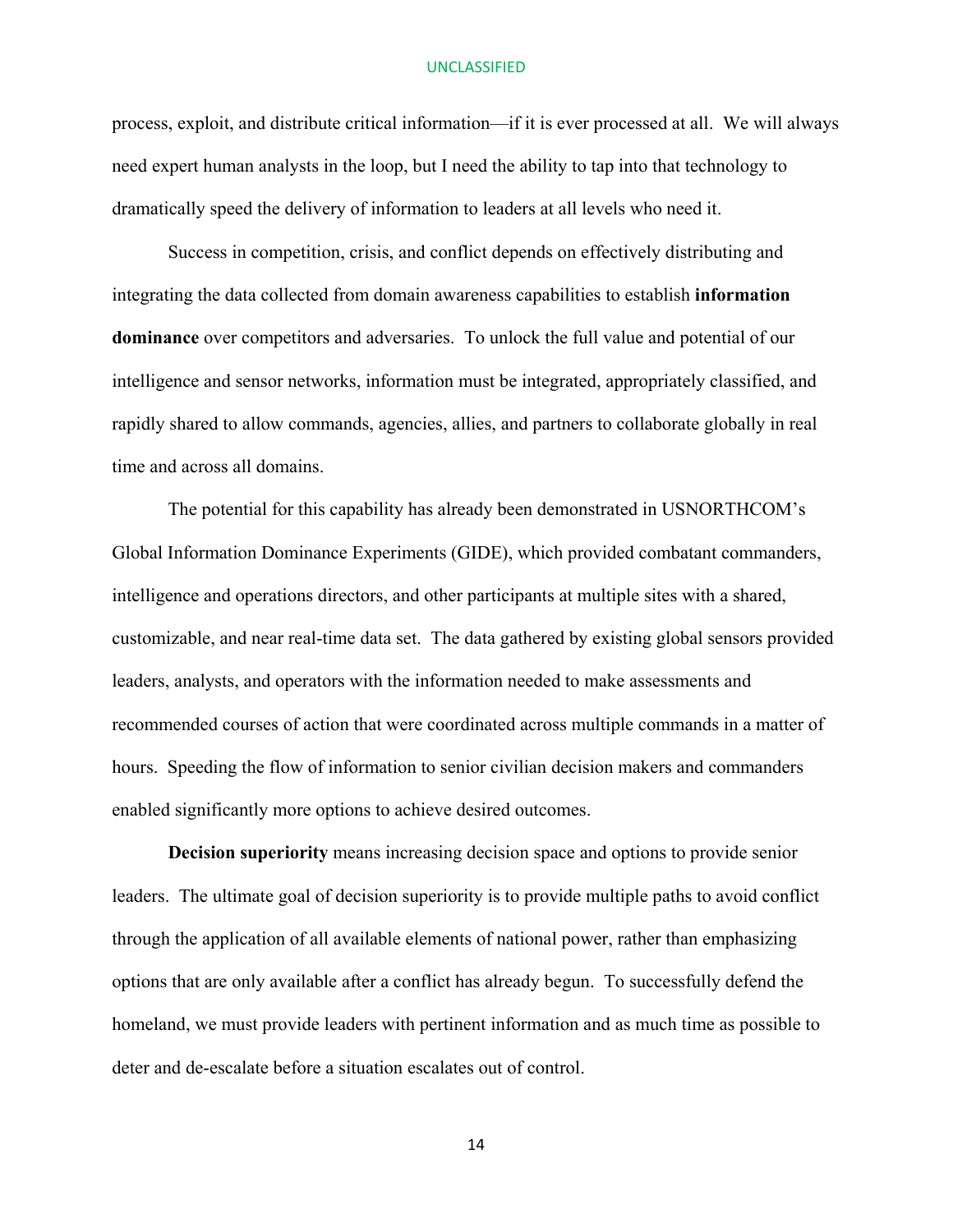Finally, I believe it is critical for the entire defense enterprise to shift its culture and vision toward global all-domain integration. Too often, DoD posture development, communications, planning, exercises, and operations are stove-piped and isolated in ways that do not reflect the reality that all challenges are global and all-domain in nature. The Department increasingly understands that competitors would likely intend to strike the homeland in an effort to prevent flowing U.S. forces toward a regional crisis or conflict. And, in the event that the United States and our allies become engaged in a regional crisis or conflict, other competitors would likely exploit that opportunity to their own advantage—which could quickly lead to simultaneous crises in multiple theaters.

Global challenges cannot be overcome with a hodgepodge of isolated regional plans. Success in competition, crisis, or conflict is increasingly dependent on moving past outdated parochial approaches in favor of greater focus on competition rather than restricting options and absorbing unnecessary costs by continuing to over-emphasize crisis and conflict. With that in mind, USNORTHCOM, our fellow combatant commands, the Services, and our Canadian partners have demonstrated the immediate impact of improved information sharing and collaboration between commands and allies in all phases of competition, crisis, and conflict.

The current regional approach to plans, strategies, and force design is outdated and more influenced by bureaucratic inertia than the realities of the modern strategic environment. The same is true of stagnant acquisition practices and cumbersome civilian hiring rules that only impede progress and hinder the Department's ability to move at the speed of relevance necessary to compete in today's environment.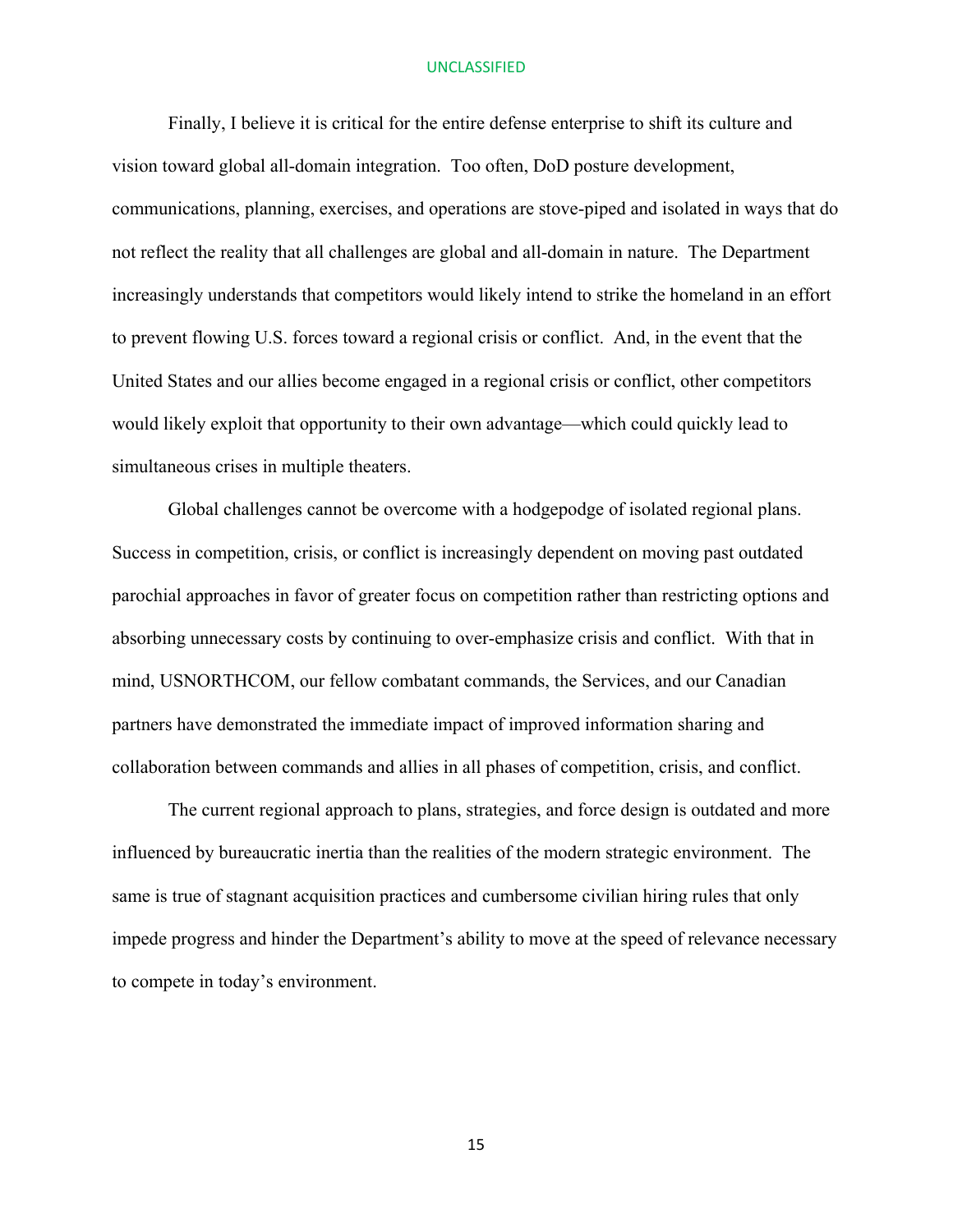## **RISK MITIGATION**

 Risk mitigation must be a shared whole-of-government responsibility focused on broad nodes, enterprises, and capabilities rather than attempting to establish a priority-ranked list of specific sites or facilities to be protected. Mitigating the risk associated with an attack on the United States requires policy determinations about what must be defended from kinetic and nonkinetic attack. Those policy decisions, in turn, allow USNORTHCOM, NORAD, and our mission partners to determine the best ways to protect priority assets and resources.

Importantly, risk mitigation is the responsibility of the DoD, as well as a number of other interagency partners at the federal, state, and local levels. Risk mitigation requires a dedicated policy framework and deliberate interagency planning and coordination. Notably, the deterrent effect of resiliency and effective consequence management requires far fewer resources and less expense than direct defense systems.

**Ballistic missile defense (BMD):** Defending the United States against intercontinental ballistic missile (ICBM) threats from rogue nations remains a critical priority for USNORTHCOM and an important component of integrated deterrence. While current BMD capability and capacity is sufficient to defeat a limited ballistic missile attack from a rogue nation, North Korea's ongoing development of increasingly complex and capable strategic weapons requires the Next Generation Interceptor to be fielded on time or early, and for the Long Range Discriminating Radar in Alaska to achieve full operational capacity on schedule.

The ballistic missile defense system is not capable of intercepting hypersonic glide vehicles; I cannot defend, nor am I tasked to defend, against a hypersonic glide vehicle attack. It is imperative that the Department of Defense develop and field an integrated space-based domain awareness network capable of detecting and tracking ICBMs, hypersonic weapons, and cruise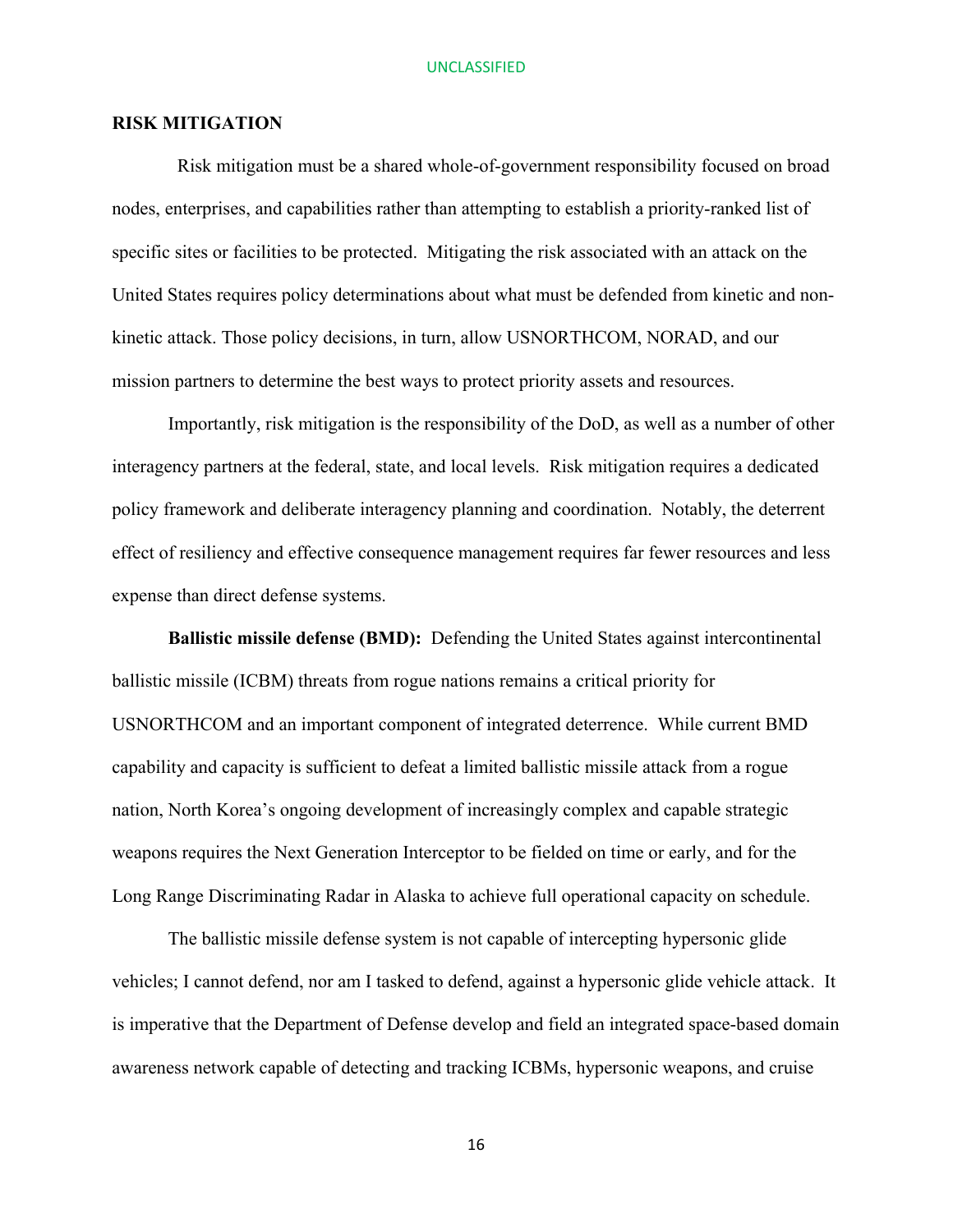missiles as quickly as possible. I require the ability to detect, track, and assess potential missile threats of all types to immediately determine whether an attack is underway and provide national leaders with as much time and as many options as possible.

**Cruise Missile Defense:** Russia has the capability today to hold targets in the United States and Canada at risk with long-range air- and submarine-launched conventional cruise missiles. These highly precise and stealthy systems highlight the need for policy determinations regarding what must be defended along with continued demonstrations of resiliency and hardening. It is also necessary to quickly improve domain awareness by fielding sensors such as OTHR and the integrated undersea surveillance system (IUSS)—and by integrating and sharing the collected data with global stakeholders. To successfully deter aggression and defend the homeland, we must be able to detect and track the submarines, aircraft, and surface ships that carry weapons systems capable of striking the homeland before they depart from their home stations. We also need to improve our capability to defeat those launch platforms before they are within range of their targets.

 It is vital that we accept risk today in order to compete against highly advanced and determined peers in the near future. As an example, the military Services must be allowed to retire aging platforms, especially those that cannot survive in combat against highly advanced and lethal capabilities already fielded and proliferated by our peer competitors. The Department must re-invest the savings from those divestments to resilient domain awareness and other capabilities necessary to increase the decision space that will provide national leaders with options to deter, de-escalate, and defeat threats. Those difficult choices are critical to integrated deterrence today and avoiding the unthinkable tomorrow.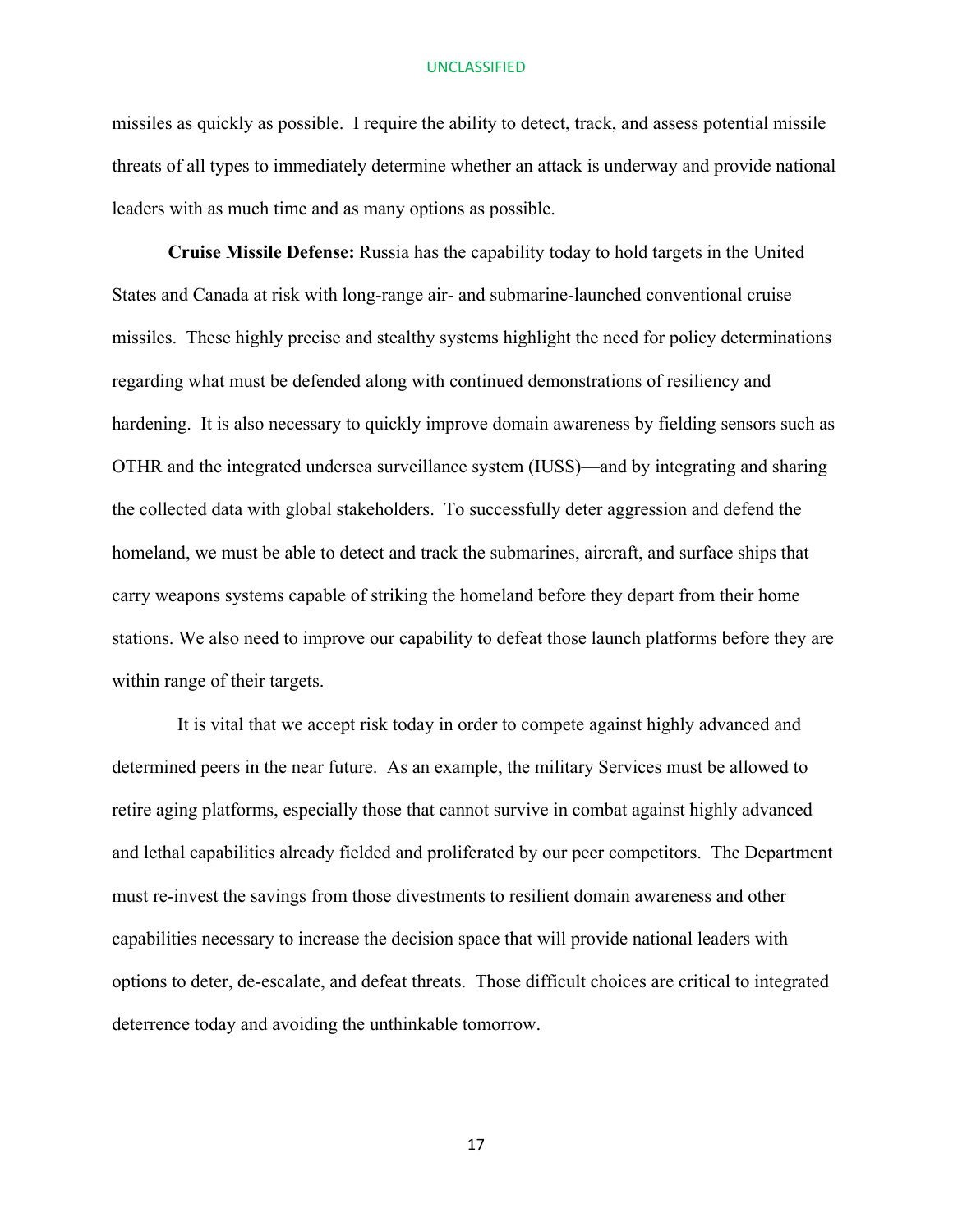## **THE ARCTIC**

The Arctic demonstrates how regional challenges increasingly take on global implications that require a global framework. The Unified Command Plan designates the Commander of USNORTHCOM as the DoD's Advocate for Arctic Capabilities in recognition of the fact that the region encompasses a vast geographic area overlapping the areas of responsibility of three separate geographic combatant commands and includes eight sovereign nations with inherent interest in the region. It is critical that USNORTHCOM, our fellow geographic combatant commands, the U.S. interagency, and our fellow Arctic nations continue our shared efforts to ensure the Arctic remains peaceful, stable, prosperous, and cooperative. This is especially true in light of the increasing potential for resource competition and opportunities for commercial enterprise, both of which must be balanced with the inherent rights of Arctic states to control their territorial waters and resources within their Exclusive Economic Zones.

Diminished Arctic ice has led to increased access to sea lanes, longer shipping seasons, and expanded access to subsurface minerals and proteins, although environmental changes are also increasing operational hazards and introducing new uncertainties. Those changes, in turn, now require clear communication and coordination among Arctic allies, partners, and competitors. A continued rules-based international order in the Arctic has served the international community well for decades, and forums like the Arctic Council are critical to emphasizing the value of the Arctic as a cooperative region where countries consistently work together to solve shared challenges.

Rising competition near the United States and Canada is of significant concern for USNORTHCOM and NORAD. The Arctic strategies published by DoD and each of the military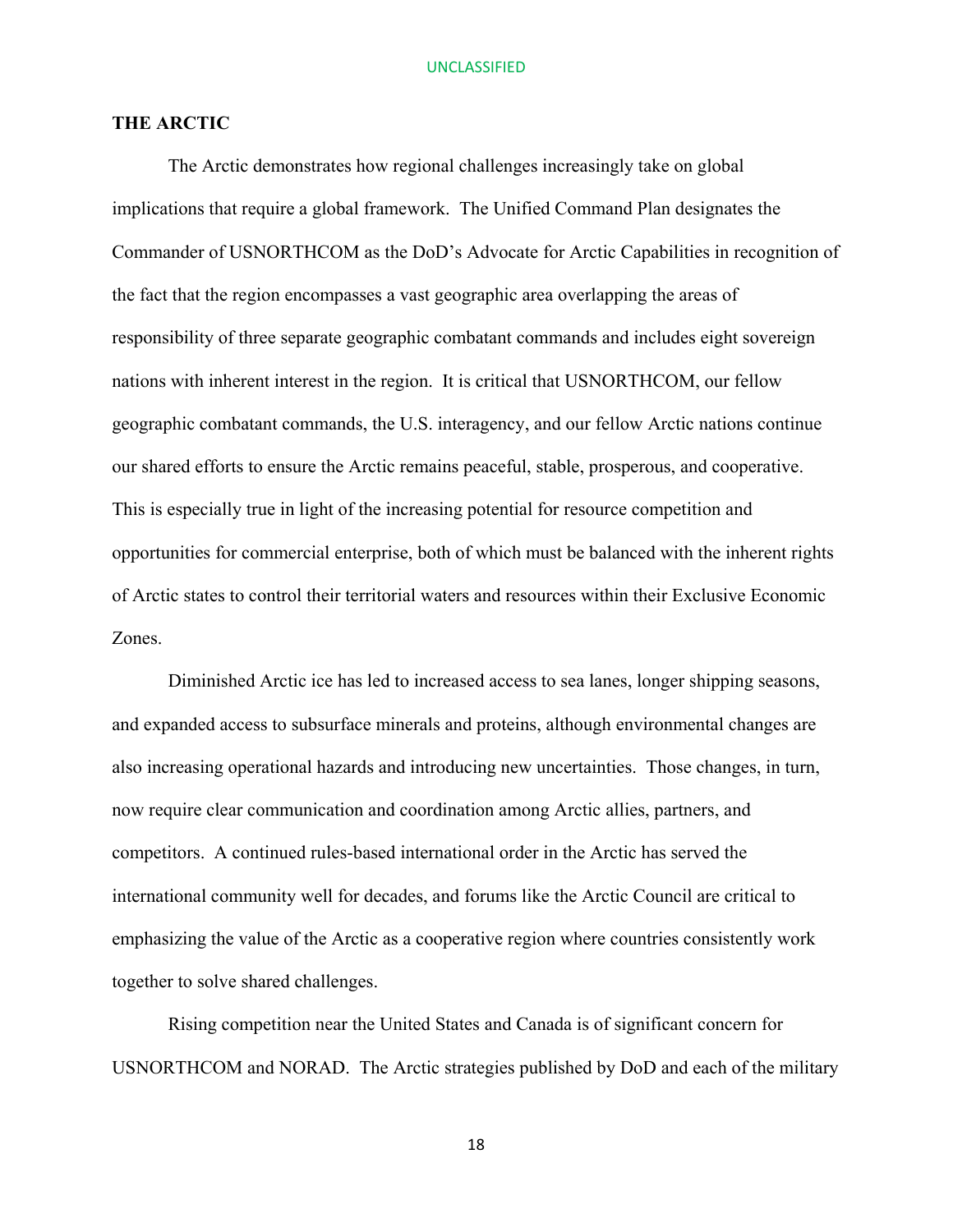Services demonstrate the shared understanding of the need to adapt policy, capabilities, and resourcing to meet the challenges and requirements associated with operating in the Arctic. However, the Services and the Department must accelerate implementation of those strategies or risk falling further behind rapidly advancing competitor capabilities, which jeopardizes USNORTHCOM and NORAD's ability to execute the commands' missions in the high north.

Likewise, Canada remains our essential partner in the NORAD mission and in ensuring NORAD's capability and capacity to deter aggression and defend the United States and Canada from airborne and maritime threats. That contribution includes investment in modernizing sensors, infrastructure, and platforms that ensure NORAD's ability to successfully conduct aerospace warning, aerospace control, and maritime warning. Those capabilities are vital to homeland defense and to our nations' capability to project forces forward in support of operations overseas, including meeting NATO commitments.

I am excited by the opportunities for building partnerships in the Arctic and the continued shared effort to maintain the stability and security of the entire region. The upcoming Arctic Security Forces Roundtable, to be held in Alaska in May 2022, will provide the United States with a rare opportunity to host an international forum focused specifically on Arctic security and military cooperation. USNORTHCOM and NORAD have important roles at the Arctic Security Forces Roundtable, and I am looking forward to joining Arctic military counterparts to make this a productive and forward-thinking event.

Likewise, the newly established DoD regional center, the Ted Stevens Center for Arctic Security Studies, in Anchorage will provide an important venue for academic, diplomatic, and military Arctic experts to address key challenges in the region, in alignment with DoD strategic guidance. None of those challenges, from mitigating the operational impacts of climate change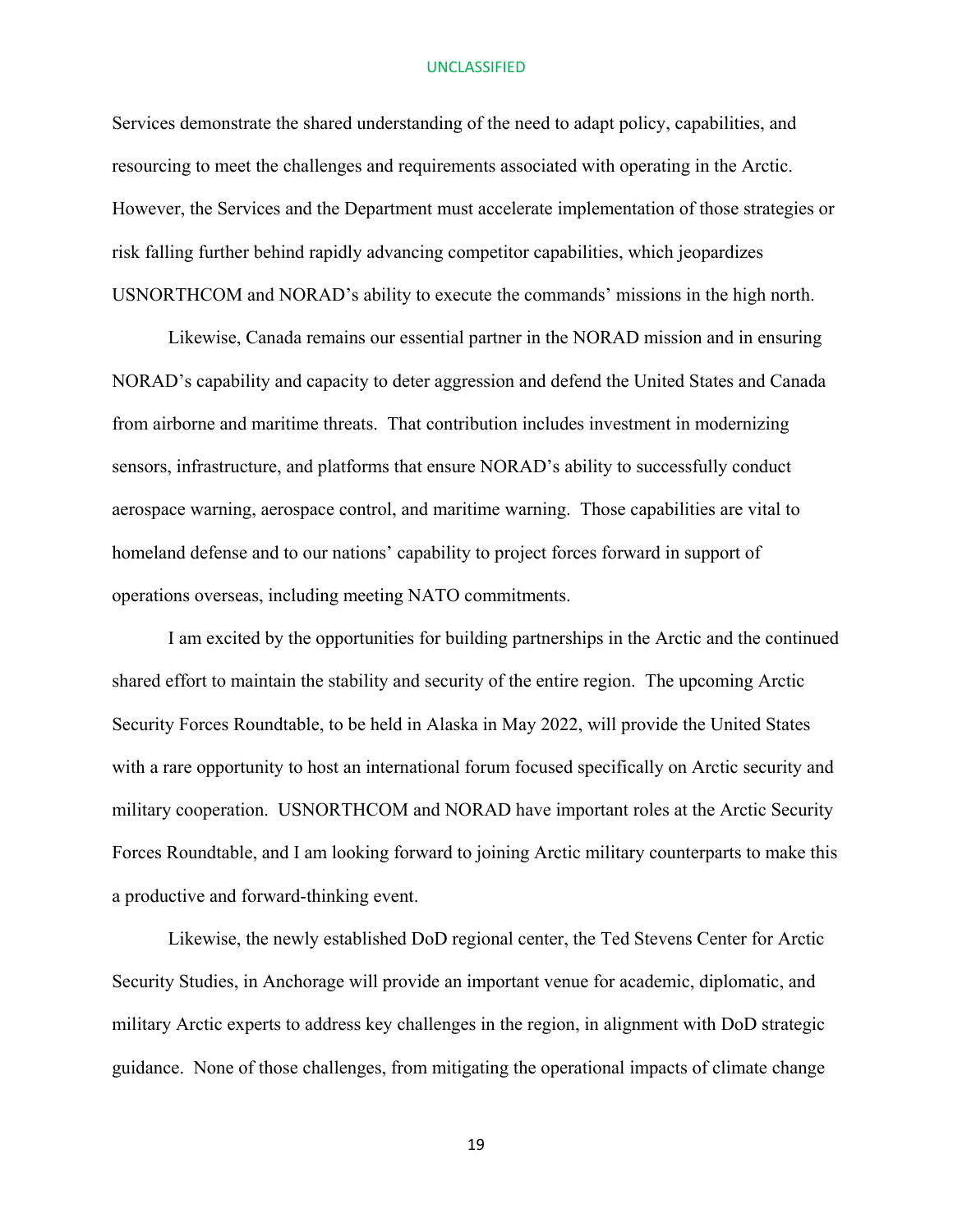to avoiding miscalculation resulting from undue militarization of the Arctic, can be overcome unilaterally. USNORTHCOM will continue to leverage the strength of our regional alliances and partnerships to enhance regional security cooperation and support a secure and stable Arctic.

## **DEFENSE SUPPORT OF CIVIL AUTHORITIES (DSCA)**

USNORTHCOM's defense support of other federal agencies during the COVID-19 pandemic, hurricanes, wildfires, and Operation ALLIES WELCOME has tested the command in unexpected ways over the past year. While our DSCA mission can be time- and resourceintensive, USNORTHCOM support to our interagency partners continues to strengthen relationships, validate plans, and demonstrate the ability of the U.S. interagency enterprise to respond quickly and effectively to contingencies. In addition to supporting American citizens in need, these missions provide a visible deterrent effect by demonstrating flexible response options and effectively executing plans to mitigate and recover from the effects of disaster and other emergencies.

In 2021 and 2022, USNORTHCOM continued DoD's COVID-19 support by deploying military medical providers to civilian medical facilities around the country. Building on existing pandemic response plans and quickly adapting to lessons learned during the pandemic, USNORTHCOM's support to the Federal Emergency Management Agency and the Department of Health and Human Services provided much-needed relief to hospitals overwhelmed by COVID-19 caseloads.

USNORTHCOM is also proud to work alongside the Department of Homeland Security and the Department of State throughout the Operation ALLIES WELCOME mission to evacuate, house, and resettle tens of thousands of Afghan partners and their families following the collapse of the Afghan government. With the support of the military departments, USNORTHCOM has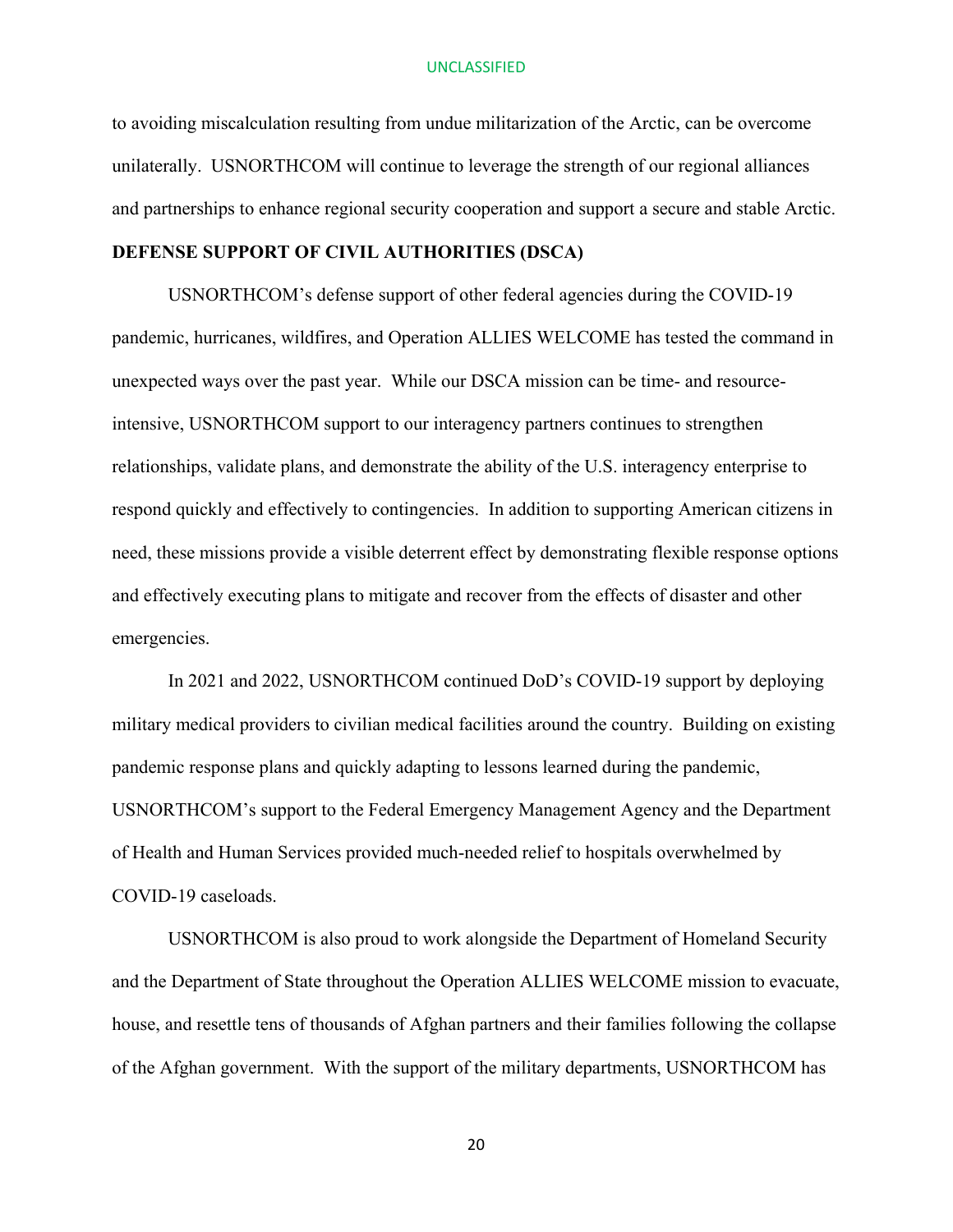been responsible for providing safety and security, shelter, food, and other essential services for Afghans who contributed to the U.S. mission in Afghanistan as they await resettlement in the United States.

## **SECURITY COOPERATION**

Global alliances and partnerships provide the United States with a critical asymmetric advantage over our competitors. USNORTHCOM's military-to-military partnerships with Canada, Mexico, and The Bahamas remain critically important, and those ties continue to pay significant dividends as we work toward improving regional security, strengthening military ties with regional partners, and expanding interoperability. These efforts contribute to improved shared domain awareness and domain control, while strengthening the institutions that support our common strategic objectives. By working together toward these objectives, USNORTHCOM is supporting our partners' important contributions to regional security while emphasizing our shared prioritization of the rule of law, human rights, and denying our competitors the opportunity to expand their presence and malign influence.

The Mexican Secretariat of National Defense (SEDENA) and Secretariat of the Navy (SEMAR), are steadfast security partners and remain a bulwark against encroaching competitor presence and influence in Central and South America. USNORTHCOM was proud to host the annual U.S.-Mexico Bilateral Military Cooperation Roundtable in August 2021, during which key military leaders from USNORTHCOM, SEDENA, and SEMAR refined our shared efforts toward improved domain awareness, domain control, and institutional strengthening. In September 2021, I was also honored to personally attend the Mexico Aerospace Fair commonly known as FAMEX—to demonstrate USNORTHCOM's commitment to the security relationship with our Mexican military partners and to join the Secretaries of SEMAR and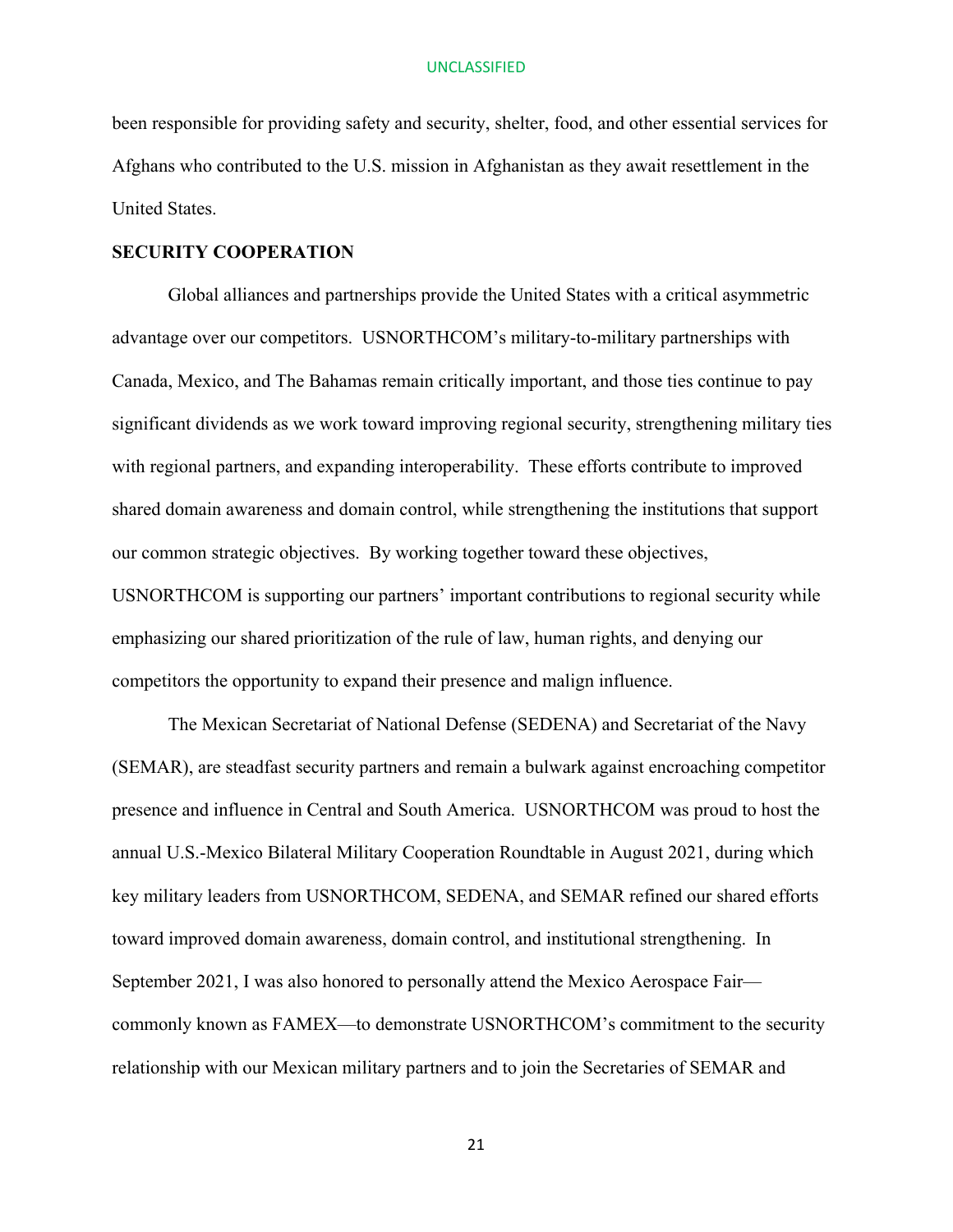SEDENA in reaffirming Mexico's vital contributions to the security of our region and our shared commitment to countering common threats.

Our partnership with The Bahamas remains critical. USNORTHCOM and The Bahamas' Bilateral Security Cooperation Framework provides a distinct and important venue for developing and implementing mutual objectives that contribute to regional security. Due to The Bahamas' geographic location along the U.S. southern approaches, domain awareness and domain control are in the vital national interests of both the United States and The Bahamas. In October 2021, I met with the new Bahamian government and my Royal Bahamas Defence Force counterpart in Nassau for the activation of a maritime surveillance radar donated by DoD that has already significantly improved our collective ability to detect and monitor traffic in the approaches to The Bahamas and the United States. China has expanded economic investment and visible diplomatic presence in The Bahamas and has highlighted the lack of a confirmed U.S. ambassador in an ongoing information campaign to boost Chinese influence while weakening that of the United States.

## **CONCLUSION**

The global strategic environment will remain complex and extraordinarily dynamic for the foreseeable future. Our competitors already possess the capability to strike the homeland with kinetic and non-kinetic means, and they will take full advantage of slow responses, technological shortfalls, and policies that do not reflect the realities of the modern era.

USNORTHCOM and NORAD, in concert with our interagency colleagues, will continue our unending mission to defend our homelands and protect our citizens from threats in all domains, institutions, culture, and process. However, our commands' ability to effectively deter threats to the homeland will increasingly rely on improved domain awareness and providing